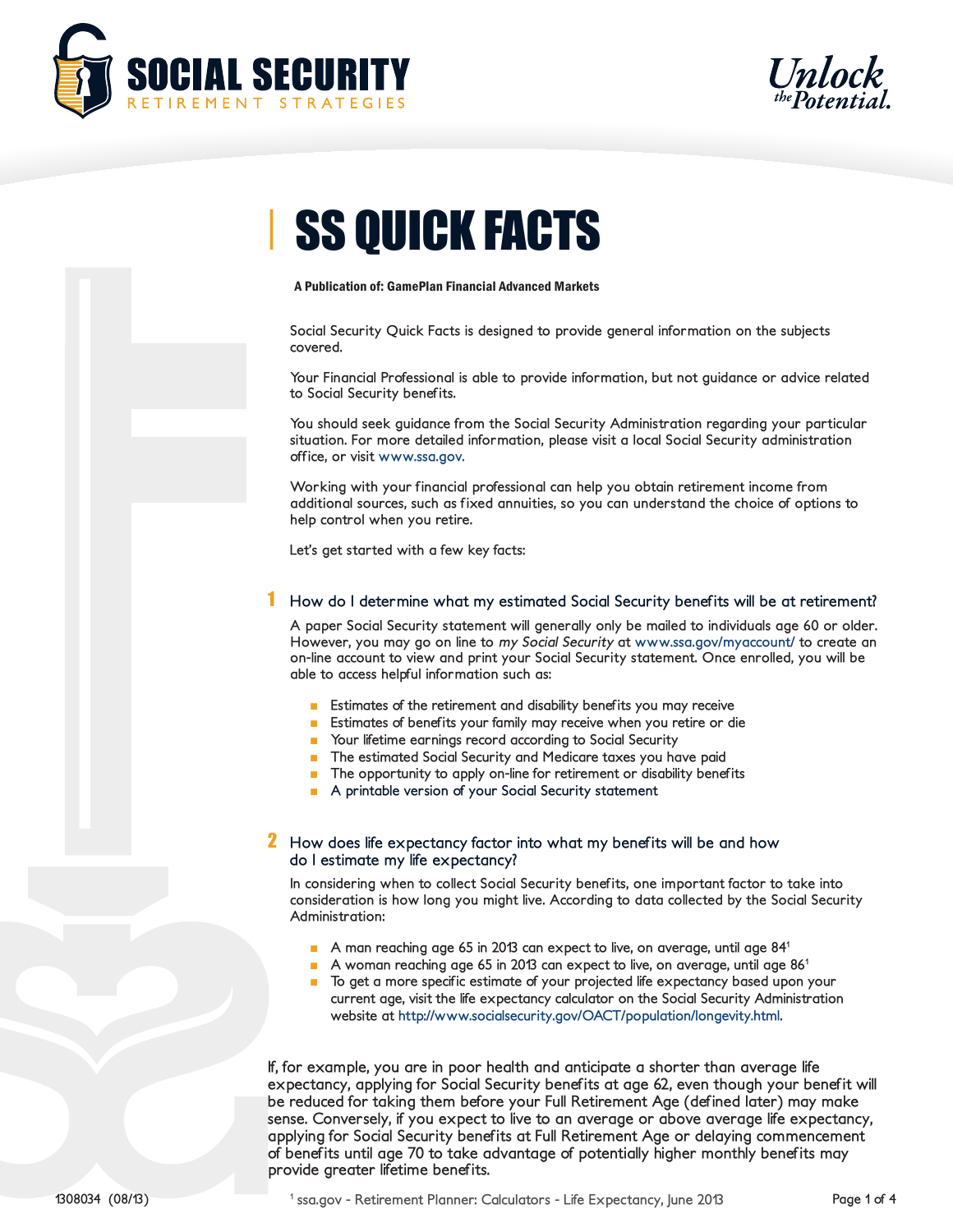



## 3 **Will my retirement benefits be adjusted for inflation?**

**Automatic benefit increases, also known as cost-of-living adjustments (COLAs), have been in effect since 1975. The purpose of the COLA is to help ensure that the purchasing power of Social Security and Supplemental Security Income (SSI) benefits may not be eroded by inflation.** 

**As of 2013, COLA is based upon the percentage increase in the Consumer Price Index for Urban Wage Earners and Clerical Workers (CPI-W) from the third quarter of the last year a COLA was determined to the third quarter of the current year. The COLA for 2013 is 1.7%; for 2012, it was 3.6%.2**

## 4 **What is considered Full Retirement Age (FRA)?**

**Full Retirement Age is the age at which a person may first become entitled to full or unreduced Social Security retirement benefits. Age 65 has been the full retirement age for Social Security benefits for many years. However, beginning with people born in 1938 or later, that age gradually increases until it reaches 67 for people born after 1959.3**

# 5 **When may I start collecting Social Security benefits for retirement?**

- You may apply to receive Social Security retirement benefits as early as age 62. Your **monthly benefit will vary depending upon when you elect to begin receiving benefits.3**
- If you elect to receive benefits before your full retirement age, your benefit will be **permanently reduced a fraction of a percent for each month you receive benefits before your full retirement age.3**
- **If you elect to begin receiving benefits past your full retirement age, your benefit will be increased based upon the number of months you do not receive benefits between full retirement age and age 70. This is called a Delayed Retirement Credit (DRC) and may increase your benefit by as much as 8% annually for each year past your full retirement age that you delay starting your retirement benefit. Delayed retirement credits only increase your benefit up to age 70, so there may not be any benefit for delaying your benefit beyond this age.4**

#### 6 **May I elect to receive my retirement benefits before I actually retire?**

**You may elect to receive your retirement benefit as early as age 62. However, if you are younger than full retirement age and earn more than certain amounts (for 2013, that limit is \$15,120), your benefits will be reduced. It is important to note that these benefit amounts that were withheld due to excess earnings are not truly lost and your benefit will be recalculated and increased at your full retirement age to account for benefits withheld due to prior earnings. Once you reach full retirement age, your earnings while working no longer reduce your Social Security benefit. For more information on how work affects your benefits, visit http://www.socialsecurity.gov/retire2/whileworking.htm.**

#### 7 **Are my Social Security benefits taxable?**

**Some people have to pay federal income taxes on their Social Security benefits. This typically only happens if you have substantial income from other sources such as earnings, interest, dividends, and other taxable income in addition to your Social Security benefit. A portion of your Social Security benefits will be taxable if your "combined income" is greater than \$25,000 as a single taxpayer or over \$32,000 if you file a joint return. For additional information on income taxes and your Social Security benefits, visit www.socialsecurity.gov/planners/taxes.htm.**

**1308034 (08/13) Page 2 of 4 4 ssa.gov - SSA Retirement Planner: Delayed Retirement Credits, April 2013**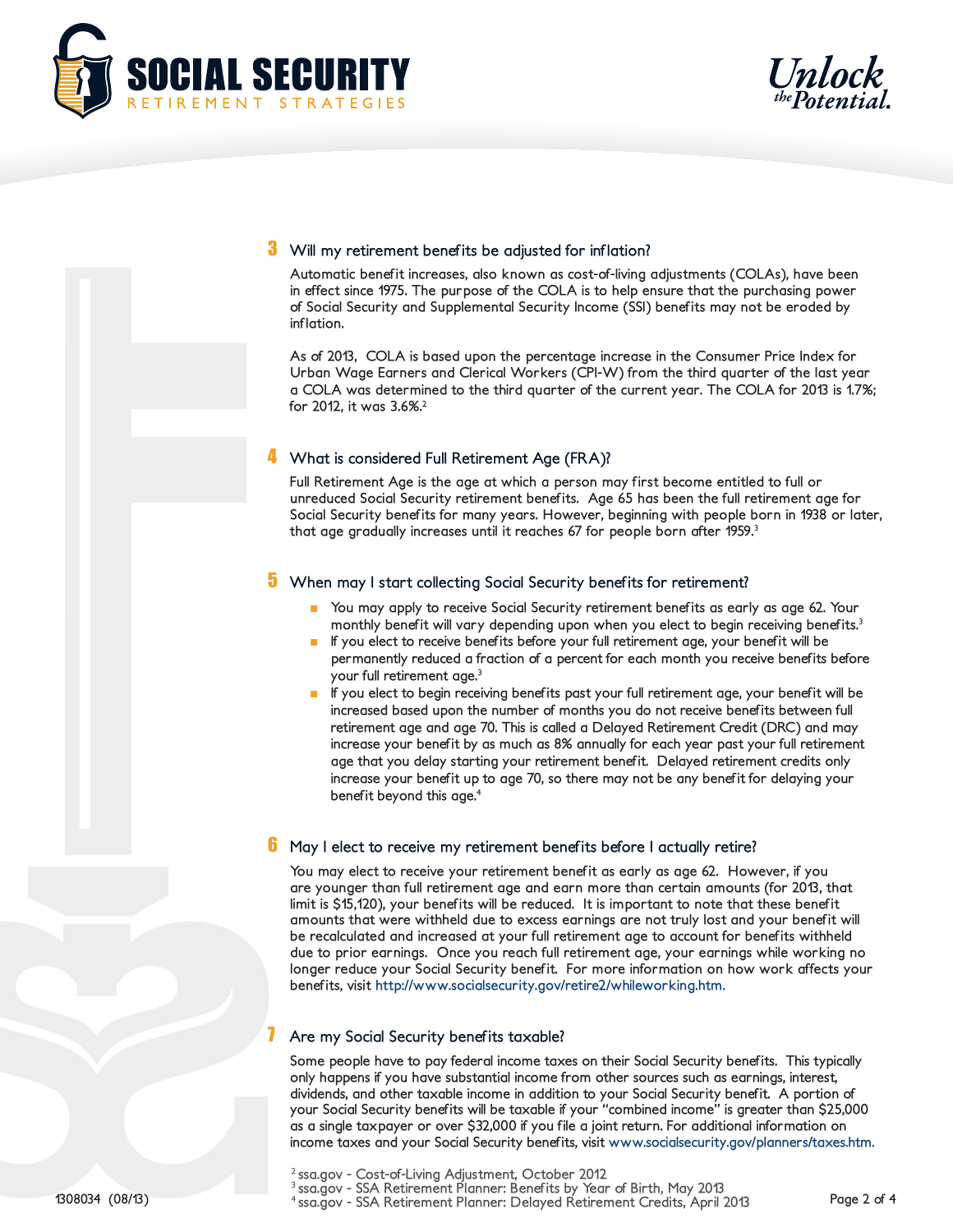

#### 8 **What benefits are available to my spouse?**

**Even if your spouse has never paid taxes into the Social Security system, your spouse may be able to receive benefits if he or she is at least age 62 years old and you are receiving or eligible to receive retirement benefits (and has suspended benefits, defined later). The spousal benefit is equal to 50% of your full retirement age benefit if the benefit commences at your spouse's full retirement age or later. If, however, your spouse collects this benefit prior to his/her full retirement age, the amount will be permanently reduced by a percentage based upon the number of months collected before his/her full retirement age. Also, if your spouse is eligible to receive a worker benefit in addition to a spousal benefit and is under full retirement age, your spouse's worker benefit will pay first. If the spousal benefit is higher, your spouse will receive a combination of the two benefits to equal the higher amount.5**

## 9 **What is a restricted application?**

**Filing a restricted application allows you to collect half of your spouse's Social Security benefits at your full retirement age and delay collecting your own benefit until age 70. This allows your own retirement benefit to increase by virtue of the delayed retirement credits you will receive for delaying commencement of your own benefit until age 70 (as discussed under Question #5 above). The restricted application technique may work best for two-income couples with similar income and work histories. In order to file a restricted application, you must be at Full Retirement Age and your spouse must be collecting or be eligible to collect benefits and has suspended them (see #10 below).**

# 10 **What does it mean to "file and suspend" Social Security benefits?**

**Under this technique, the higher earning member of a married couple files for his/her Social Security benefits and immediately suspends the benefit. File and suspend generally works best when one spouse has little or no work history. By filing and suspending the worker benefit, the non-working or lower income earning spouse is then able to collect spousal benefits. This also allows the income earning spouse to delay commencement of benefits to age 70, thereby taking advantage of delayed retirement credits and increasing his/her own monthly benefit.5**

# 11 **Once I begin receiving benefits, can I later change my mind?**

**Under certain circumstances, you may be able to "reset" your Social Security benefits. This technique involves withdrawing your earlier Social Security claim for benefits by completing Social Security Form SSA-521 (request for Withdrawal of Application) and reapplying at a future date. If you are receiving Social Security retirement benefits, you cannot withdraw your claim if it has been 12 months or more since you first became entitled to them.** 

**You are also required to pay back the benefits previously paid to you, your spouse or children based on your application in order to withdraw and re-file. Once your withdrawal is approved, when you later re-file, your monthly benefits will be higher because you are older upon re-commencing benefits. You can withdraw and re-pay your Social Security claim only once in your lifetime. Please note there are other considerations, such as Medicare coverage, that should be considered.**

**If you are unable to re-pay benefits received or if more than 12 months has elapsed since you began to receive them, you may voluntarily elect to suspend future payments to increase the amount you will receive when you begin them again at a later date.6**